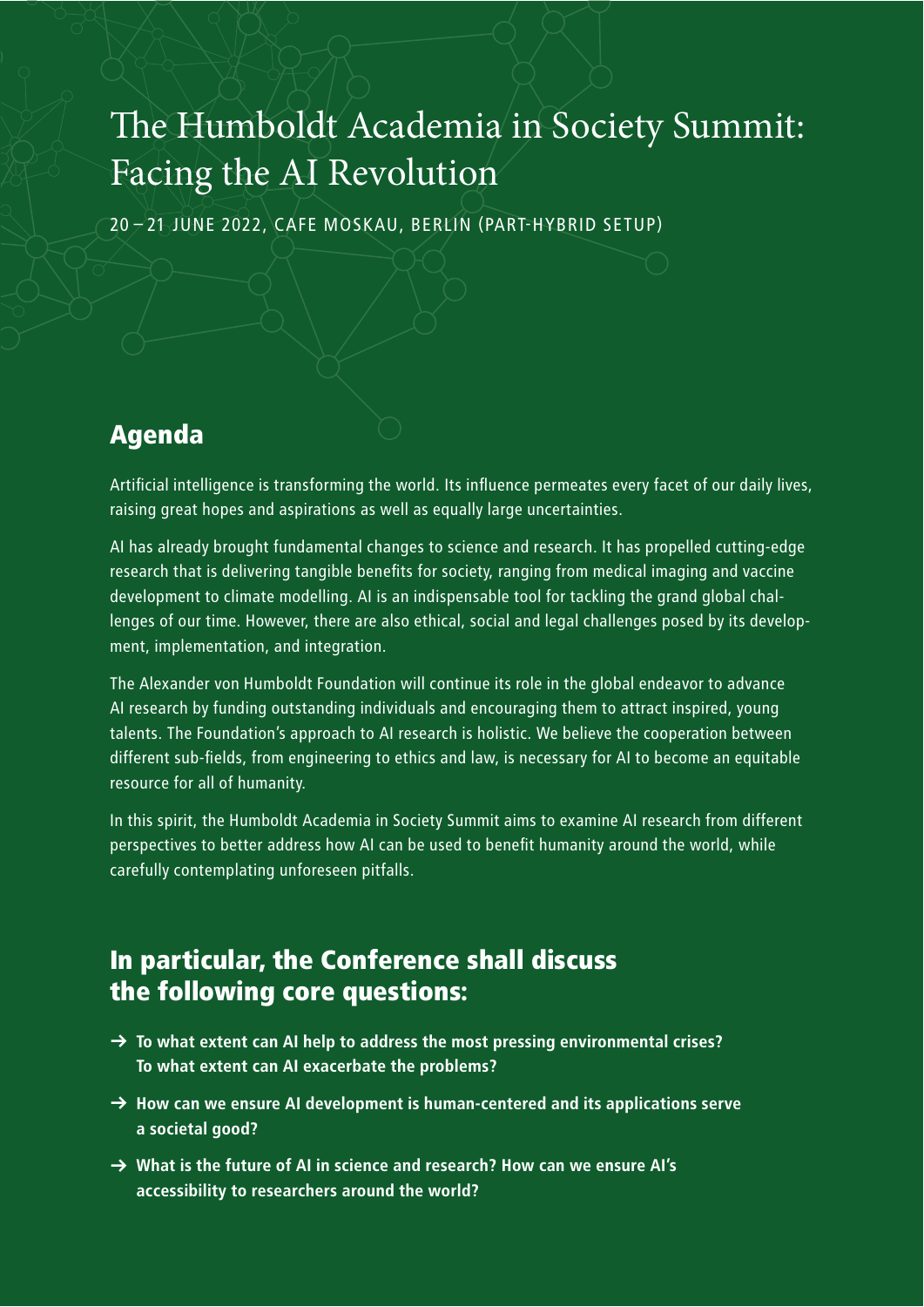## Program

| <b>Monday, 20 June</b>  |                                                                                                                                                                                                                                                                        |                      |
|-------------------------|------------------------------------------------------------------------------------------------------------------------------------------------------------------------------------------------------------------------------------------------------------------------|----------------------|
| 7.00 pm                 | <b>Welcome Dinner at the Conference Hotel</b>                                                                                                                                                                                                                          | (on site)            |
|                         | <b>Dinner Speech:</b><br><b>Stuart Russell</b><br>University of California, Berkeley                                                                                                                                                                                   |                      |
| <b>Tuesday, 21 June</b> |                                                                                                                                                                                                                                                                        |                      |
| $10.00$ am $-10.30$ am  | <b>Introduction</b>                                                                                                                                                                                                                                                    | (on site and online) |
|                         | <b>Opening remarks</b><br><b>Prof. Hans-Christian Pape</b><br>President Alexander von Humboldt Foundation<br><b>Dr. Jens Brandenburg</b><br>Parliamentary State Secretary to the Federal Minister<br>of Education and Research                                         |                      |
| 10.30 $am - 12.30$ pm   | <b>Keynote and Panel 1</b>                                                                                                                                                                                                                                             | (on site and online) |
| $10.30$ am $-11.15$ am  | <b>Keynote</b><br><b>Kate Crawford</b><br><b>USC Annenberg</b>                                                                                                                                                                                                         |                      |
| 11.15 $am - 12.15$ pm   | <b>Panel 1: AI and environmental challenges</b><br>• How can AI applications help to address the most pressing<br>environmental crises of our time?<br>· In how far does AI's energy hunger exacerbate the problems?<br>• How should AI research proceed in this area? |                      |
|                         | Prof. Aimee van Wynsberghe<br>University of Bonn                                                                                                                                                                                                                       |                      |
|                         | Prof. Dr. Felix Creutzig<br>Mercator Research Institute on Global Commons and Climate Change                                                                                                                                                                           |                      |
|                         | <b>Prof. Claire Monteleoni</b><br>University of Boulder Colorado                                                                                                                                                                                                       |                      |
| 12.15 $pm - 1.15$ pm    | <b>Break</b>                                                                                                                                                                                                                                                           |                      |